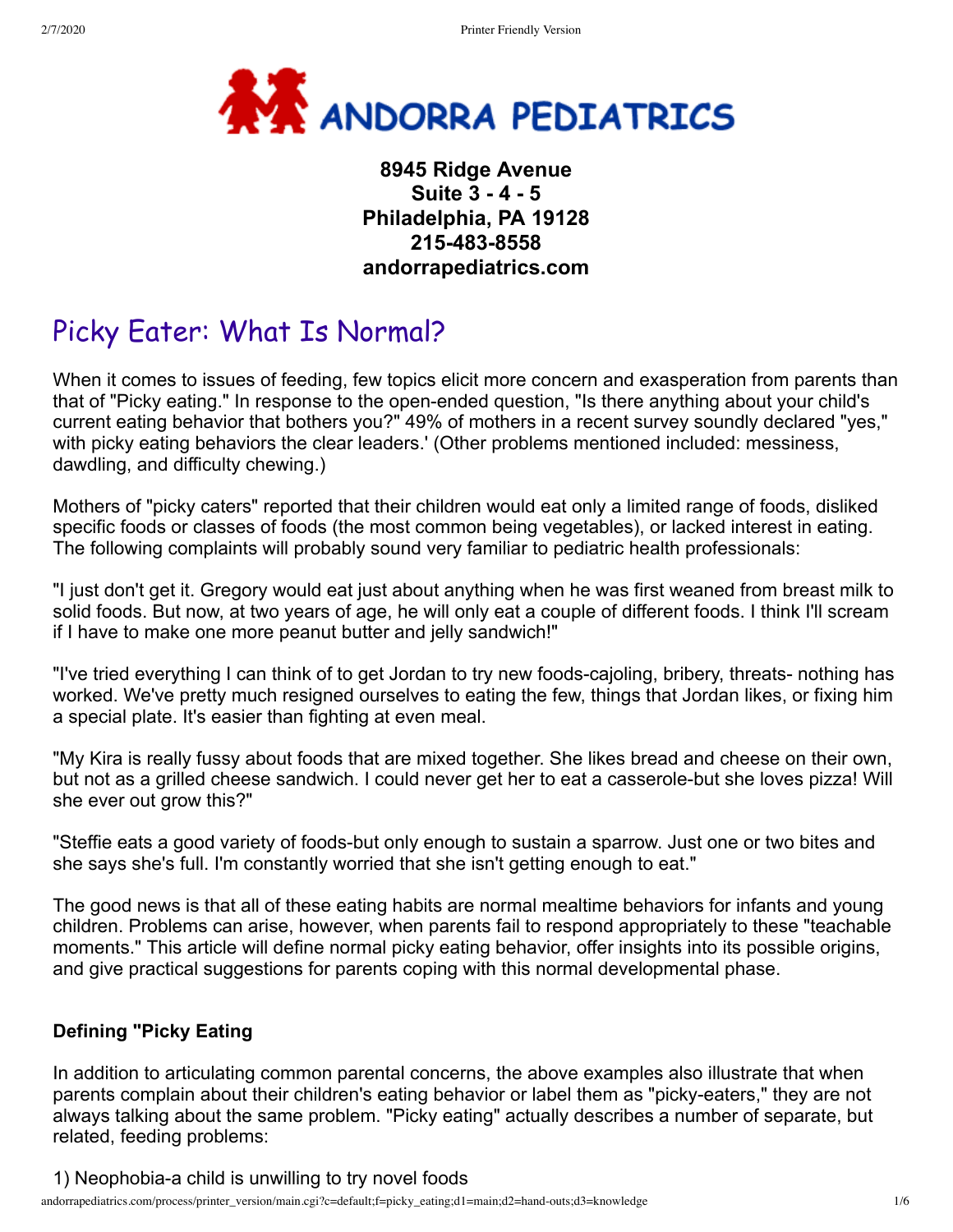2) Finickiness-a child will only eat a limited range of foods, and

3) Inadequate appetite-the impression of parents that their child fails to eat sufficient quantities of food for adequate nutrition.

**Food Neophobia:** Young children, more so than adults, don't like to eat novel foods. Many parents are unaware that the initial rejection of new foods is completely normal and reflects an adaptive process common to all ornnivores. The early periods of infant feeding can be particularly challenging for parents, however, because during this time all foods, except breast milk, are novel at one point or another. Infants innate preference for sweet taste means that the initial introduction of sweet-tasting fruits rarely causes acceptance problems, but infants first taste of many other foods are not greeted as favorably. Often times parents view the initial rejection of a new food as a problem or evidence of a dislike for a food, and subsequently limit their infant or young child's future exposure to the food.

Repeated exposure helps infants and young children overcome their initial rejection of new foods. In a study with two- to five-year-olds, Birch and coworkers gave young children 0, 5, 10 or 15 tastes of novel fruits over a period of about a month. At the end of the exposure, the children's preferences were related to the amount of experience that they had with the foods. The most frequently tasted foods were the most preferred. Unfortunately for parents with neophobic children, if the exposure only consisted of looking at (and smelling) the foods-but no tasting was involved-the children's preferences for the taste foods did not increase.

Several studies have shown that food neophobia appears to diminish with age. Birch found that familiarity of a food is the most salient dimension for three year-olds, whereas for four-year-olds, sweetness surpasses familiarity in importance.' Birch et al reported that II out of 16 two-year-olds refused to try a novel food, while 0 out of 19 five-year-olds refused. Pelchat and Pliner found similar differences between three year-olds and seven-year-olds." Otis found that a willingness to try unfamiliar foods increased with age between 17 and 50 years. Pelchat found that elderly subjects (>65 years of age) were more willing than young adult subjects (18-35 years of age) to try novel foods, though he differences may be mediated by the poor olfactory sensitivity of the aged subjects.'

It is possible that a child who is particularly hesitant to try new foods could develop a preference for a limited range of foods, especially if parents give in to the behavior. Compounding matters are the number of circumstances in our culture that tend to train children to like highly palatable, high-fat, highsugar or high-salt foods. Many children today are eating diets limited to chicken nuggets or microwave pizza and are not exposed to fresh fruits, vegetables and whole grains, which limits their opportunity to learn to like a diet rich in variety.

**Finicky Eating:** Infants and young children who are not given opportunities to overcome their fear of new foods through repeated exposure may become finicky eaters, preferring to eat only a limited range of foods. Another possibility that has been investigated is that children may become finicky eaters because they have developed conditioned taste aversions, which result from the pairing of particular food with a negative experience typically an illness. Conditioned taste aversions are fairly common (ranging from 33-65% of people)") and appear to be more likely to form in the presence of nausea and vomiting. "Safe, positive experiences with the offending foods can go a long way to extinguish taste aversions." A correlation between young children's picky eating habits and gastrointestinal upset during infancy has been identified. How the two may be related is still in question because young infants eat a limited diet and therefore have only a few foods for which conditioned aversions could develop. The children's later picky eating behavior may be the result of hvper-vigilant parents who are preoccupied with feeding problems.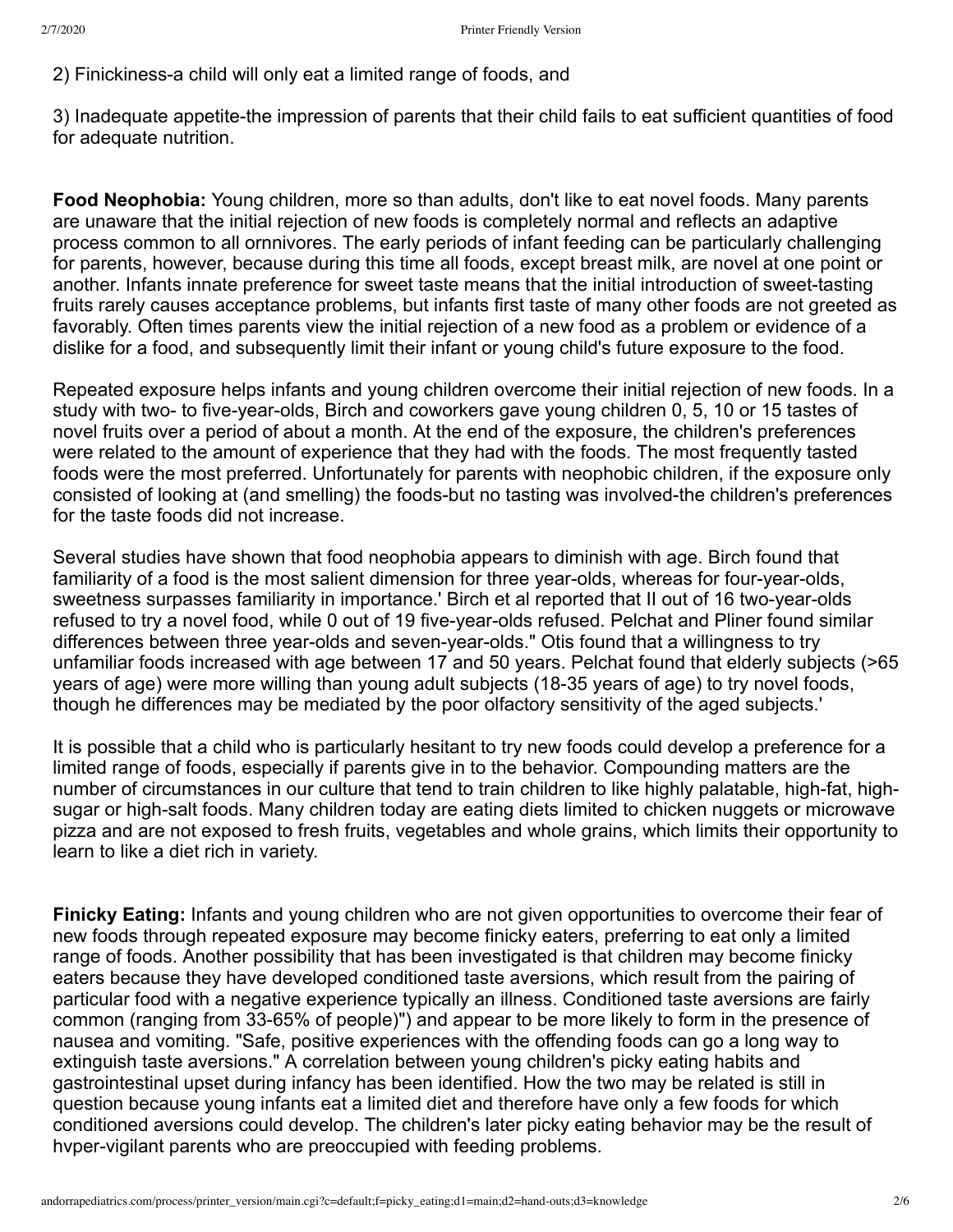#### 2/7/2020 Printer Friendly Version

Social experience is the predominant influencer of food acceptance or rejection patterns. Escalona found that infants' preferences for orange or tomato juice coincided with those of their adult feeders." Duncker and Marinho found that when a child is exposed to a peer who prefers a food not preferred by the child, the child's preference could be reversed to match that of the peer model's after repeated exposures. These reversals were found to endure up to five weeks in absence of the original social influence. More recently, Birch found that preschoolers preferences for a vegetable could he positively altered by repeatedly exposing them in lunchtime settings to preschool peers who preferred the vegetable. The impact of social experience on food preferences may help explain why a child might, for example, refuse to eat macaroni-and-cheese at home, but eat it with great glee at Grandma's house. Or why foods soundly rejected throughout childhood-vegetables-become the foundation of diets for young adults who become vegetarians while away at college.

**Inadequate Intake.** Parents frequently overestimate the amount of food that their young children need to

eat. If children are allowed to listen to their internal hunger and satiety cues, they can and do regulate their energy intake. In her classic research, Davis" " demonstrated that infants and young children will self-select a healthy diet if permitted to choose from an array of nutritionally appropriate foods. While there were large differences between children in what was consumed and in the patterning of meal size, all of the children in Davis' study self-regulated their intake and demonstratcd healthy growth and development. The children did not always eat a variety of foods at every meal, but over the course of several weeks, the children consumed a diet rich in variety. Davis witnessed the children develop definite food preferences that change unpredictably from time to time. They also went for relatively long periods of time eating just a few foods (food jags). Importantly the children in the study were only offered nutritionally appropriate foods. Clearly the results would have been vastly different if the children had been allowed to freely select from the myriad of foods available in supermarkets today."

Davis also reported that even though the children in her study had highly unconventional, erratic and unpredictable energy intakes at individual meals, their energy intake supported normal growth and development. A recent study investigating the variability of children's intakes over 24 hour periods found similar results, confirming both Davis' observations and those frequently reported by parents. Birch et al found that while children's energy intakes at individual meals was highly variable, the total energy intake for each child was tightly regulated over a 14 hour period. In most cases, the children would adjust their energy intakes across meals, with high energy intakes at one meal being followed by low energy intakes at the next, or vice versa. Importantly, early feeding experiences can shape the extent to which a child will respond to the energy density and the size of meals consumed. Children who are taught to "clean their plate," rather than listen to their own internal hunger and satiety cues, will become reliant on these external social cues and will be less likely to appropriately regulate their energy intake.

Parents often bemoan their children's routine claims that they are "full" at dinner-but still have room for dessert. There is indeed scientific support for their claims. Rolls and colleagues" found that humans develop sensory-specific satiety during meals. Or simply put, our preference for a food declines during eating, but our preference for uneaten foods remains relatively high. Adults will eat more at a meal when a variety of palatable foods are served than when only one or a few palatable foods are served, i.e., increased variety leads to increased intake. Birch et al found that three- to five-year-old children also show sensory specific satiety, although they have yet to obtain evidence that variety satiety increases meal size in children as it does in adults.

Larnpl has found evidence for the pulsatile nature of children's growth and a connection between growth pulses and a number of behavioral changes in infants and young children, including changes in eating behavior. Infants in an on-going study were described by their mothers as experiencing episodes of "frenzy eating," which were correlated with the onset of an episodic growth spurt.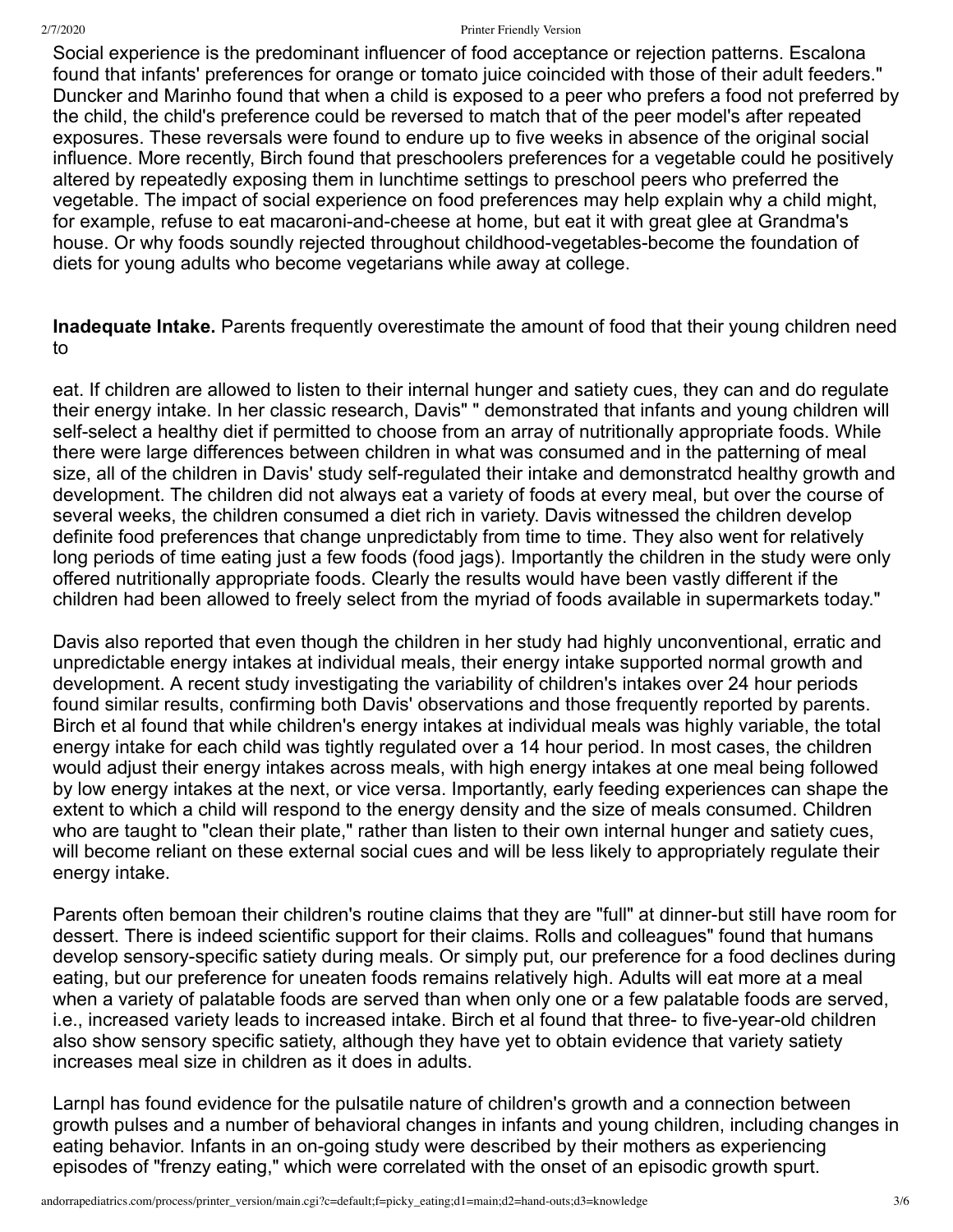Adolescents reported feeling as though they had a "hollow leg" and simply could not get enough to eat. These spikes in energy intake and growth were typically followed by periods of relatively moderate or low energy intake and extended periods of no growth. Parents may see these changes in their children's eating habits as erratic and unconventional. The normally "picky eater" at times seems ravenous, or the normally "good" eater becomes "picky." These changes are in fact normal patterns driven by metabolic necessity.

## **Family Patterns**

The relationship between family member eating patterns is not totally clear. It is possible that children whose parents, siblings or peers reject a relatively large number of foods will themselves reject a large number of foods. Pliner and Pelchat found a stronger resemblance between the eating patterns of children and their siblings than between children and their mothers: children and their fathers were no more similar in their eating patterns than unrelated child-adult pairs in the study. Children were also found to dislike significantly greater proportions of foods than either their mothers or their fathers, but did not differ significantly from their siblings. These findings are consistent with the generally narrower range of foods accepted by children as a group as compared with adults. When examining the similarity in food preference between young adults and their parents, Rozin, Fallon and Mandel found strong family resemblances in food likes and dislikes." In addition, the "family resemblance" effect was greater for children and the same- (vs opposite-) sex parent.

Research into familial eating patterns may be clouded by "maturational" issues that affect the similarities between family members. That is to say, children may learn their general food patterns from their parents, but when it comes to specific food choices, children will eat more like other children than like adults. As they mature and share common mealtime experiences, children's eating patterns become more like their parents. Although it is likely that biological factors play a part in determining food preferences, it is unlikely that biology alone can account for the large variations observed between individuals and the similarities seen between family members. Social, biological and other factors are all important sources of these differences.

Given the strong influence that repeated experience has on food acceptance patterns and the common food experiences that families share, one might wonder why children within the same family often have different food preferences. These differences are not really that surprising given the myriad of features that are inherently different among siblings, including physical characteristics, personalities, temperaments, and personal talents in which they might excel. Likewise, in the case personal food choices, everyone is an individual with his or her own preferences, aversions and eating style. In general, children are more likely to develop eating patterns like their other family members than like those of their next-door-neighbors. But culture is a major factor in food choice so, the eating pattern of a child in the U.S. will more closely resemble the pattern of other North Americans living in his or her particular region of the country than that of a child living in another part of the world.

### **Parental Feeding Practices**

Birch and Fisher identified at least three child-feeding patterns that are practiced by parents across cultures; they are: highly controlling, laissez-faire, and responsive parenting. In extreme cases, highly controlling parents will routinely assume total control by force-feeding their children. This practice provides little opportunity for children to learn to control meal timing, meal size, or food selection. The second pattern, laissez-faire, reflects the assumption that children "know" when, what, and how much they need to eat. Parents never force food issues, even if their child is at nutritional risk. In the third pattern, responsive parenting, parents set limits but modulate the degree of parental control in response to their child's changing capacity for self-control.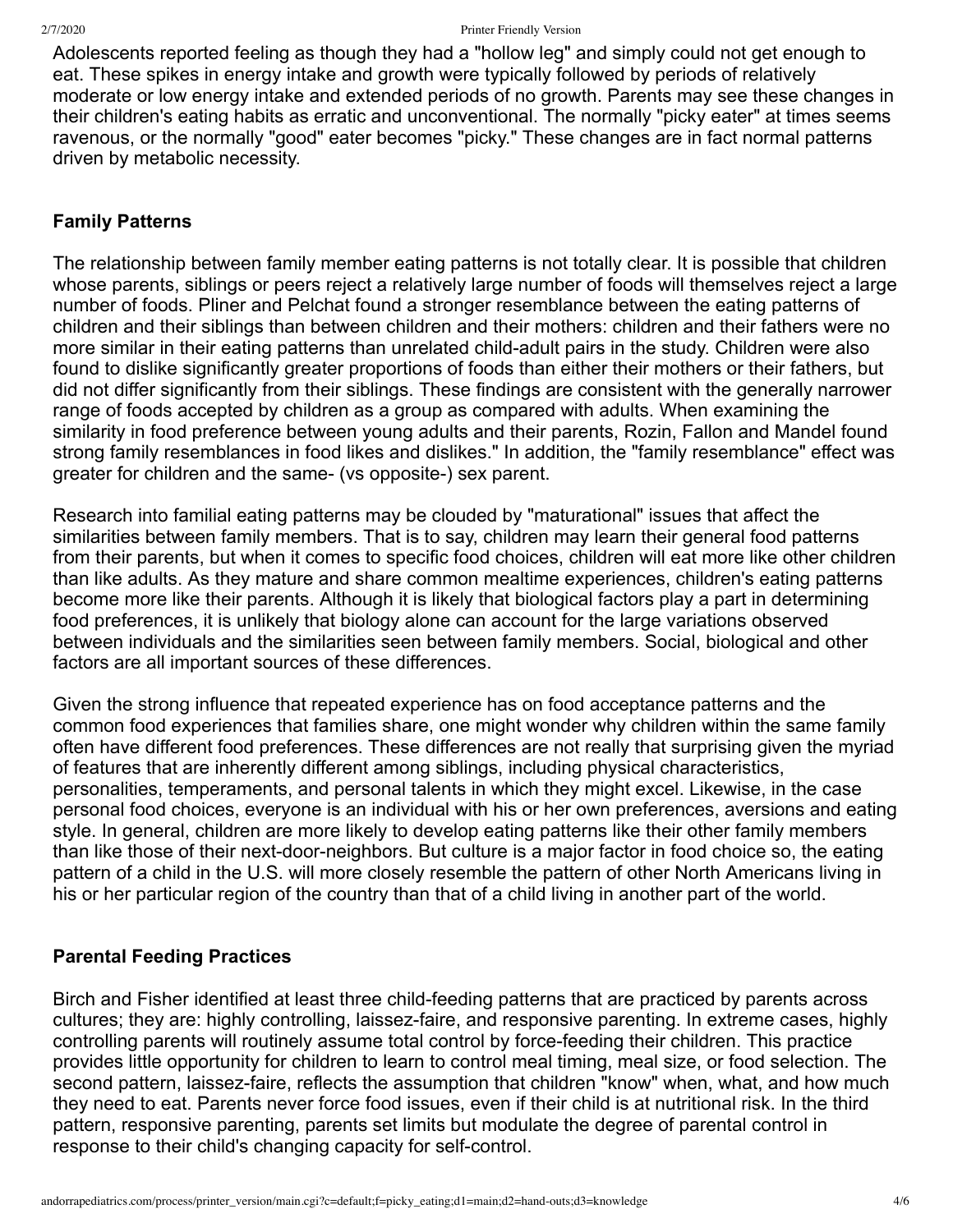#### 2/7/2020 Printer Friendly Version

Each parental feeding style is associated with distinct child eating behavior outcomes. For example, by appropriately responding to their children's distress and demands for food, responsive parents generally provide a positive feeding environment, facilitate their children's acceptance of a variety of nutritious foods, and help their children develop self-control in feeding. On the other hand, highly controlling parents create a negative feeding environment, impede their children's development of selfregulation," and may in fact be the source of their children's picky-eating patterns. Pelchat and Pliner found a strong correlation between parental feeding behavior and children's eating problems. Mothers who made greater use of prodding, rewards, and punishments to encourage eating (contingency) had children with higher eating problem scores.

On the surface, children may find parents with a laissez-fare style of feeding the most enjoyable (that is, eating whatever and whenever they want). However, this style does not mesh with children's developmental learning at mealtime. Since children have an innate preference for sweets and are naturally neophobic, withoutmodulated parental control during feeding to ensure repeated exposure to a variety of nutritious foods, children of laissez-fare parents would inevitably develop a diet limited to sweet-tasting, energy-dense foods. Clara Davis' work is often misquoted as support for a "wisdom of the body," that children "know" what nutrients they need and will seek out foods containing those nutrients. In fact, there are no data to support this notion. Except for a few substances, such as sodium, the evidence for "specific hungers" is weak, even in experimental animals who have been severely deprived of essential nutrients."' Food cravings may be related to nutrient deficiencies, however the foods craved may not necessarily, be good sources of the deficient nutrients. In the case of picas, when the craving is for non-nutritional substances such as clay or starch, satisfying the craving can even lead to increased nutritional deficiency.

Research with three- to five-year-old children has demonstrated that children's responsiveness to energy density is influenced by parental control of child feeding. In particular, the child's regulation of energy intake was inversely related to the imposition of the authoritarian parental controls on children's eating. Moreover, the energy intake of the children in the study was inversely related to their adiposity. Parental reports of the extent to which they themselves had difficulties in controlling their own food intake were strongly related to their children's ability to respond to changes in energy density.

When the data from this study were analyzed separately for boys and girls, the relationship between the children's adiposity, child-feeding practices, and the child's responsiveness differed by sex of child. In girls, energy intake regulation was inversely related to their adiposity. Heavier girls showed less ability to regulate their intake. In boys, the same relationship was not seen. In fact, taller, heavier boys showed the clearest evidence of responsiveness to energy density. The authors of the study believe that these early differences in energy intake regulation are precursors of later individual differences, as well as sex differences in styles of intake control. In other words, the chronic dieting and dietary restraints that have become normative in young women and adolescent girls may have their beginnings in the early regulation of energy intake and in the differences in how boys and girls are patented in the feeding context.

The feeding pattern styles that Birch and Fisher identified are reminiscent of the general parenting styles identified by Baumrind, namely: authoritative (responsive), authoritarian (highly controlling), and permissive (laissez-fare)." The similarity between parental feeding styles and general parenting styles may help to explain why feeding behavior problem's are often correlated with other types of behavioral problems like difficulty in toilet training and at bedtimes. Pelchat and Pliner found that children who showed greater problems with acting out, toileting, and fearfulness had higher problem feeding scores. Importantly, as is the case for any chronic parent-child behavior struggles, the attention a child receives for the undesired behavior, even if it is negative attention, may unwittingly reinforce it. Of course, it is also possible that children who are picky eaters or have other behavior challenges tend to elicit maladaptive behaviors from their parents. It is very difficult to know which way the causal arrow is pointing'